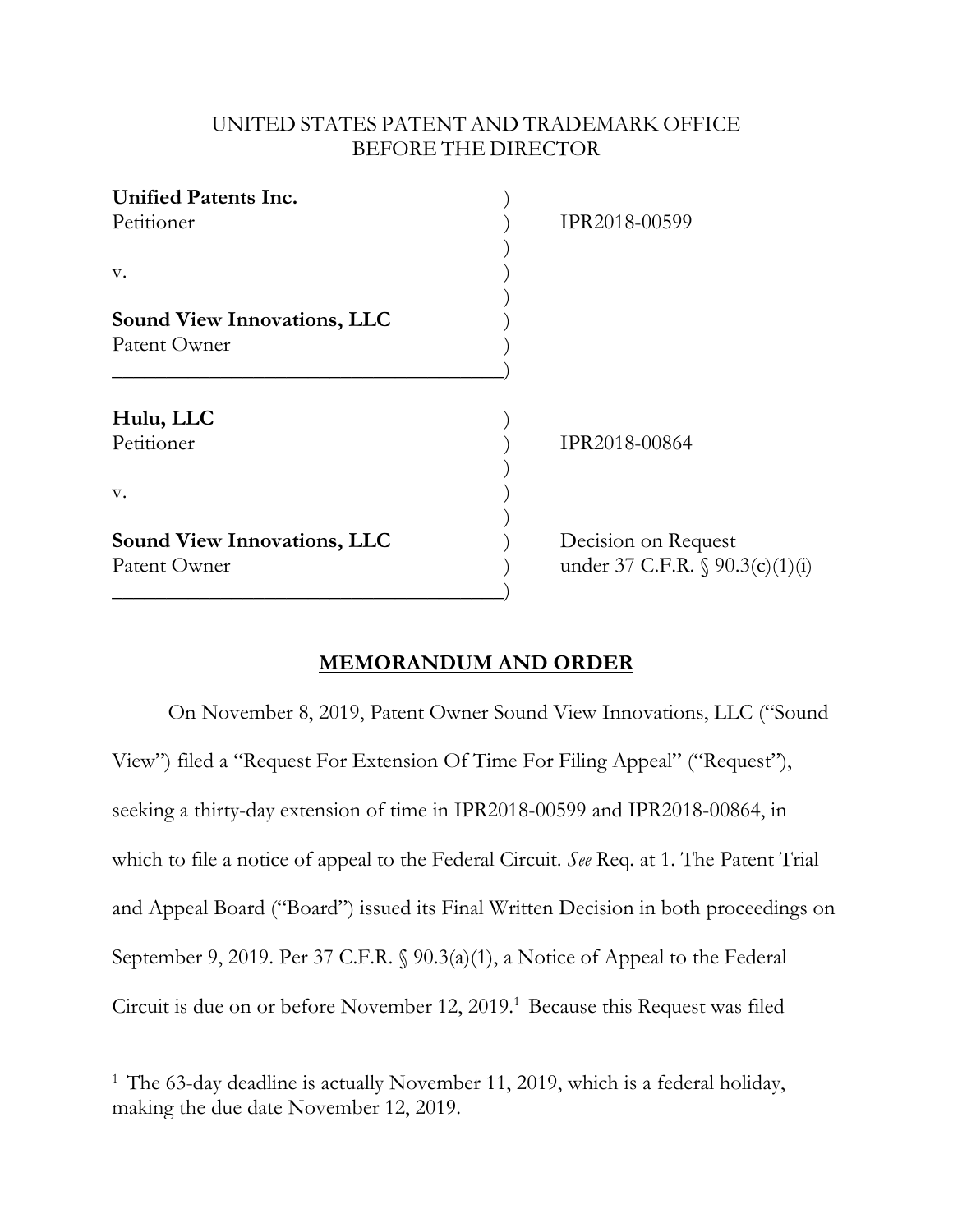before the expiration of the period for seeking judicial review, this Request falls under the "good cause" standard.

 Sound View provides two reasons that it needs an extra thirty days to file a notice of appeal in these two proceedings, both based on the recent decision in *Arthrex, Inc. v. Smith & Nephew, Inc.*, No. 2018-2140, 2019 WL 5616010 (Fed. Cir. Oct. 31, 2019). First, Sound View explains that on November 8, 2019, it requested a telephonic hearing with the Board to seek permission to file an out-of-time request for rehearing in light of *Arthrex* in the two IPR proceedings. Sound View asks for the additional time to permit the Board to consider its filing request and, if rehearing requests are permitted, to decide the rehearing requests. *See* Req. at 3. Second, Sound View asserts it needs the extensions more broadly to "provide sufficient time for Sound View to consider the best course of action in light of *Arthrex* and its progeny, and of the rules and policies of the Office." *Id.*

 Neither basis provides adequate reason to grant an additional 30 days on Sound View's appeal filing deadline in these proceedings. On November 12, 2019, the Board declined Sound View's request for a conference call and did not authorize Sound View to file untimely requests for rehearing. Thus, no additional time on Sound View's appeal notice deadline is needed to permit the Board to resolve Sound View's request for rehearing in either proceeding.

On Sound View's second reason, no objectively reasonable basis has been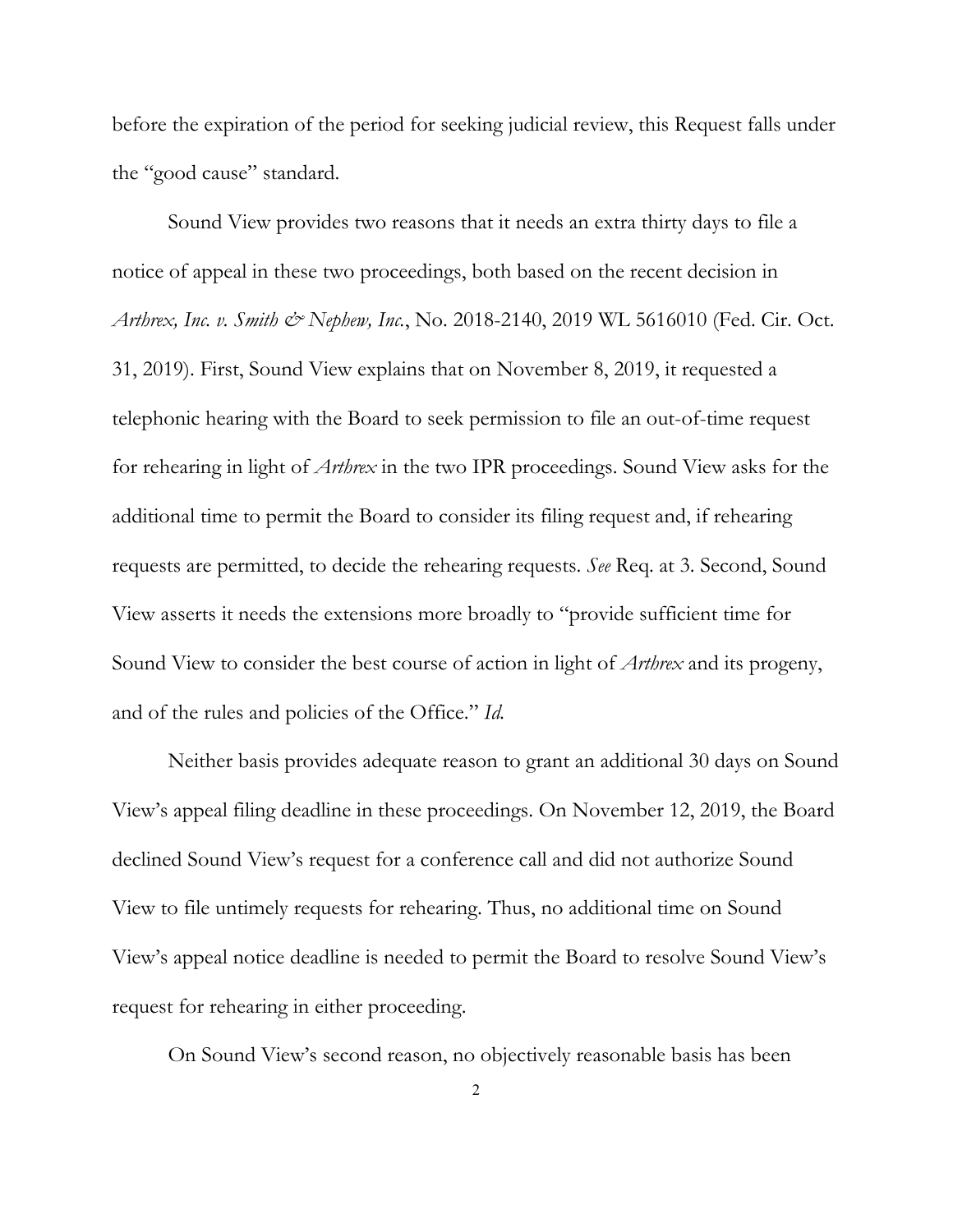identified why Sound View needs additional time to consider the "best course of action in light of *Arthrex* and its progeny." While the Director appreciates that *Arthrex* addresses important issues, Sound View has not identified anything particularly unique about it—generally or as applied to Sound View—that justifies an additional 30 days to consider whether the decision provides a basis for appeal. Moreover, Sound View's desire to consider *Arthrex*'s "progeny" in any appeal decision reflects a period of indeterminate length that would seemingly require more than 30 days, which will necessitate additional extensions. Rule 90 does not contemplate what would effectively be an administrative stay with no readily identifiable terminus, particularly where the reason for such a prolonged extension does not speak to the merits of the subject Board decision. Lastly, nothing forecloses Sound View from pursuing an appeal now and later deciding that it does not wish to pursue any argument based on *Arthrex* or even pursuing the appeal at all. *See* FRAP 42(b).

While Sound View has not provided an adequate basis to grant the additional 30 days sought, the pertinent events relating to Sound View's Request here all occurred between November 8, 2019, and its appeal deadline of November 12, 2019. Because Sound View is receiving this decision on its extension requests on the filing deadline, the Director grants a limited extension of three (3) days on Sound View's appeal deadline in both proceedings to permit it to execute any appeal if desired.